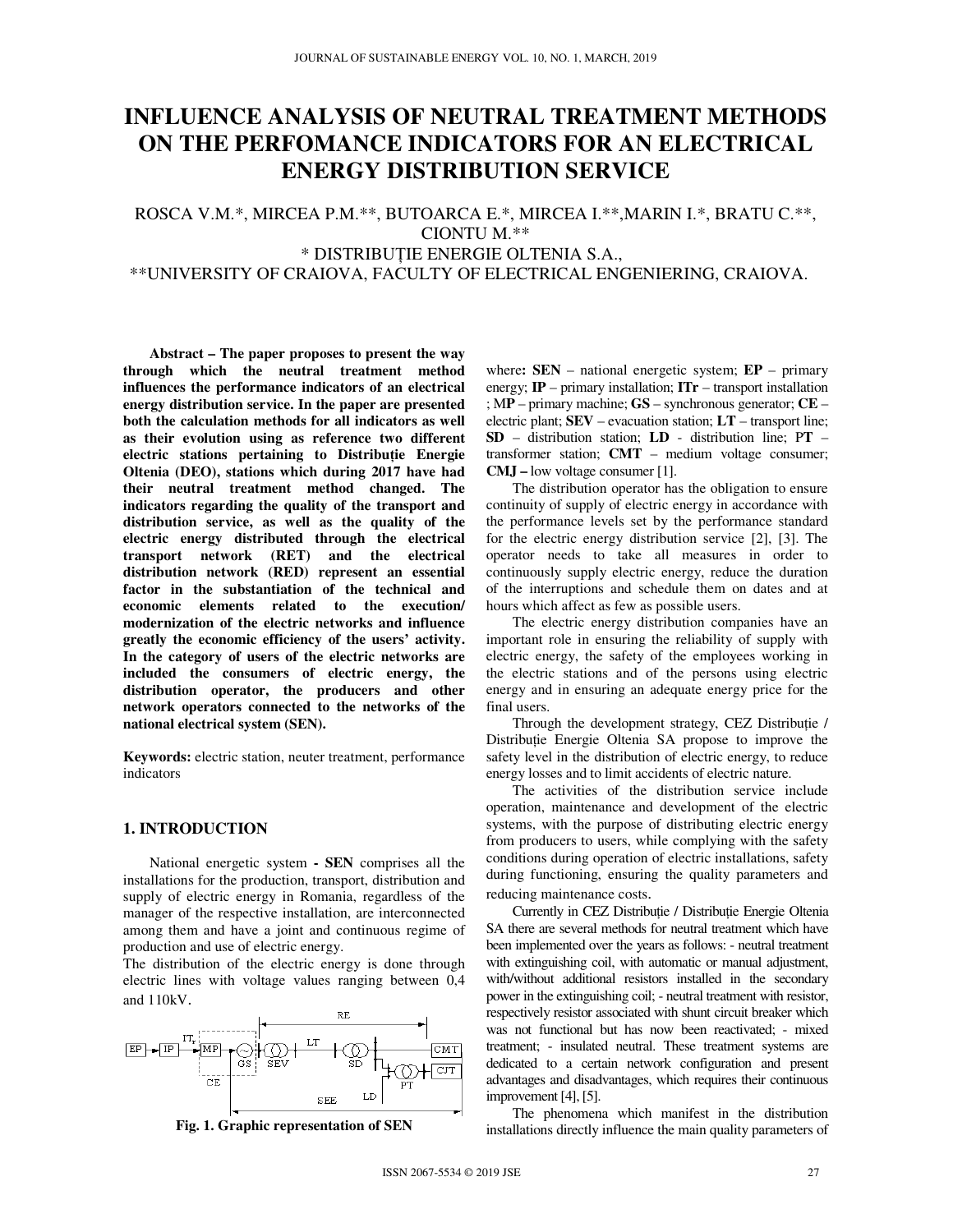the electric energy supplied to the users and especially, the parameter which characterizes the continuity of supply of electric energy.

Neutral treatment in the electric networks represents one of the factors of which depends the safety of electric energy supply to the users.

From the point of view of the position of the neutral to the earth the following types of networks can be distinguished [5]:

- network with insulated neutral neutral does not have any deliberate link to the earth, with the exception of those done by metering, signaling and protection devices, which have a very high impedance;
- compensated network neutral is bound to the ground through coils which have a reactance of such a value, which in case of a defect between a phase of the network and the ground, the inductive current circulating between the defect area and the coil is subtantially compensating the capacitive component of the deffect current; for the networks which are correctly compensated through the extinguishing coil, the resultant current n the defect area is limited so that the earthing electric arc is extinguished spontaneously;
- network with earthed neutral directly through resistor or sufficiently small reactance coil.

The schematic diagram of neutral treatment is shown below in figure 2 [6].



**Fig. 2. Schematic diagram of neutral treatment** 

## **2. PERFORMANCE INDICATORS RELATED TO THE CONTINUITY OF ELECTRIC ENERGY DISTRIBUTION SERVICE**

The performance indicators related to the continuity of the distribution service refers to the interruptions in electric energy supply of the users connected to the network (electric distribution network) [2], [3]. Depending on the duration interruptions are classified in:

- transient interruptions: with durations of maximum 1 second;
- short interruptions: lasting from 1 second to 3 minutes;
- long interruptions: longer than 3 minutes.

For every interruption are recorded:

• the voltage at which the interruption occurred;

- the planned or unplanned (for the calculation of the continuity indicators), respectively the announced or unannounced character of the interruption (for the recording of the interruption);
- the cause of the interruption;
- the date, time and minute of the start, respectively the end of the interruption;
- the total duration of the interruption;
- the electrical power interrupted (last power measured before interruption), or estimated electricity calculated as non-delivered to users / not produced in the plant due to the interruption.

Each event in the RED, which has the effect of longterm interruption of the users' power supply, is presented individually in the annual activity report of the DO (the distribution operator).

The distribution operator records and calculates annually the following data on the continuity of electricity supply for users in the activity area [2], [3]:

*a) Energy not supplied to the users/not produced* in the plants due to long term interruptions - ENS (Energy Not Supplied) is calculated with the relationship:

$$
ENS = \sum_{i=1}^{n} \left( P_i \cdot \frac{D_i}{60} \right) [MWh] \tag{1}
$$

where: n – represents total number of long term interruptions;  $P_i$  – represents electrical power interrupted at interruption i (last power measured before interruption) (MW);  $D_i$  – represents duration of the interruption i (minutes).

*b) Average Interruption Time* – AIT (Average Interruption Time) is the average equivalent period of long-term interruptions, expressed in minutes per year, and is determined by the relationship:

$$
AIT = 8760 \cdot 60 \cdot \frac{ENS}{AD} \left[ \frac{min}{an} \right] \tag{2}
$$

where: ENS - energy not supplied to the users/not produced in the plants due to long term interruptions (MWh); AD – represents annual demand of electric energy (Annual Demand), exclusively losses of active electric energy in ETN and EDN, including export (MWh).

*c) SAIFI (System Average Interruption Frequency Index)* – the average frequency of network interruptions (system) for a user is the average number of interruptions supported by users connected to the DO network. The indicator is calculated by dividing the total number of interrupted users who have experienced an interruption of more than 3 minutes to the total number of users supplied

$$
SAIFI = \frac{\sum_{i=1}^{n} N_i}{N_t}
$$
 (3)

where:  $N_i$  - the number of users interrupted over 3 minutes at interruption i;  $N_t$  – total number of users supplied.

*d) SAIDI (System Average Interruption Duration Index)* – index of average duration of interruptions in the network (system) for a user, presents the average interruption time of the users at distribution operator level, calculated as a weighted average, dividing the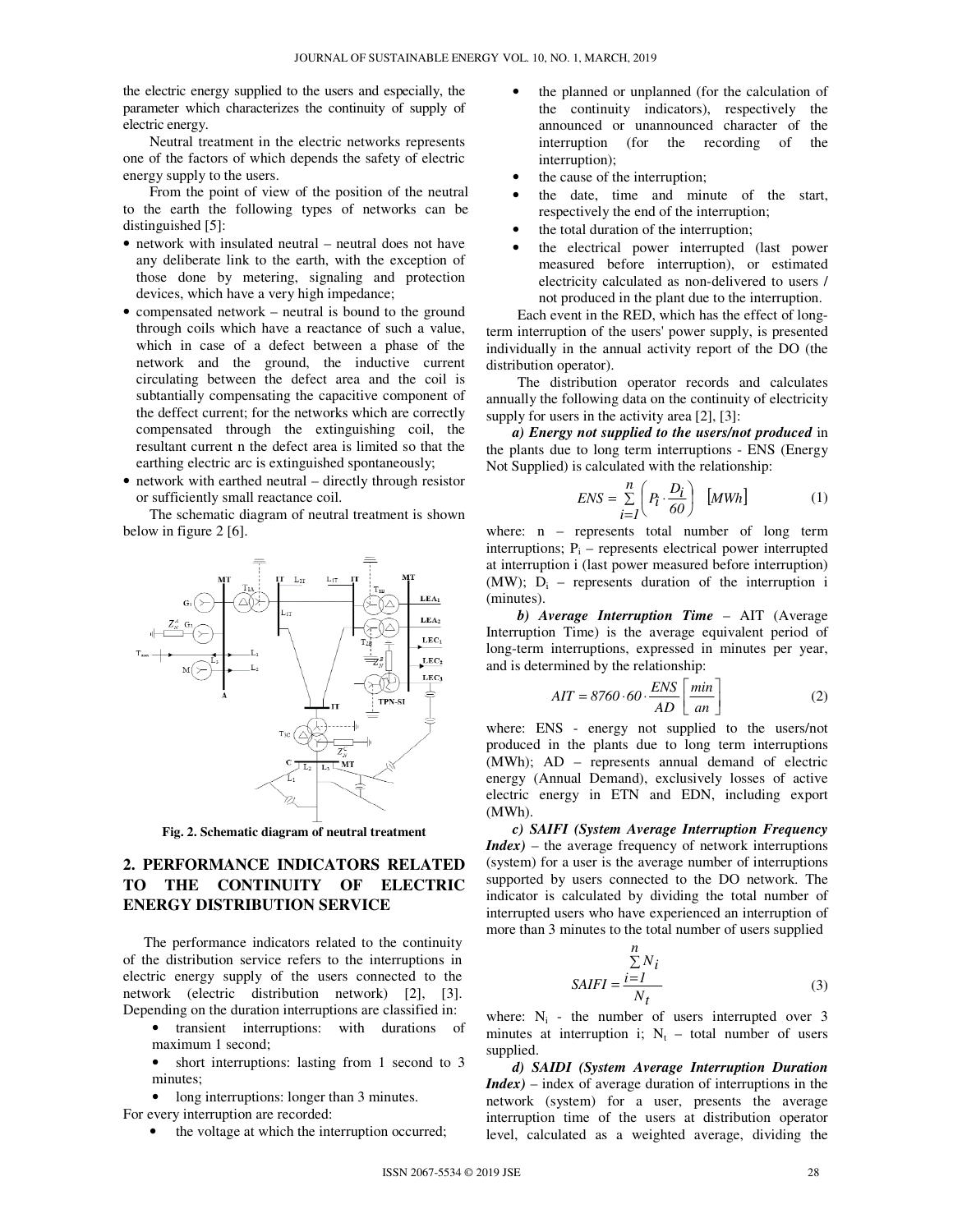cumulative duration of long interruptions to the total number of users served by the distribution operator, as follows:

sau

$$
SAIDI = \frac{\sum_{i=1}^{n} (N_i \cdot D_i)}{N_t} \left[ \frac{min}{an} \right]
$$
 (4)

$$
SADI = \frac{\sum_{i=1}^{n} \sum_{j=1}^{k_j} (N_{ij} \cdot D_{ij})}{N_t} \left[ \frac{min}{an} \right]
$$
 (5)

where:  $n - total$  number of long interruptions;  $k_i - the$ number of reconnection steps corresponding to the interruption i;  $N_i$  – the number of users interrupted over 3 minutes at interruption i;  $N_{ij}$  – the number of users interrupted over 3 minutes at stage j of interruption i;  $P_i$  – total electrical power interrupted at interruption i, only for  $HV$ ;  $D_i$  – duration (time) of users' interruptions from the moment of loss of voltage until reconnection for interruption i;  $D_{ii}$  – duration (time) of users' interruptions from the moment of loss of voltage until reconnection for stage j of interruption i;  $N_t$  – total number of users supplied;

*e) MAIFI (Momentary Average Interruption Frequency Index)* – momentary average interruption frequency index – short-term interruptions – as a ratio between the total number of short-term interrupted users and the total number Nt users supplied in the system analyzed:

$$
\frac{M}{\sum N_m}
$$
  
MAIFI = 
$$
\frac{m=I}{N_t} \left[ \frac{min}{an} \right]
$$
 (6)

where: M is the total number of short-term interruptions;  $N_m$  – the number of users who suffered a short duration (less than 3 minutes), for each interruption m.

SAIFI, SAIDI and MAIFI indicators are usually determined based on automatic records of MV and HV interruptions, and for LV are estimated through calculation. ENS and AIT indicators are calculated only for users connected to HV electrical network.

SAIDI is considered to be a higher order indicator because it represents an average of the interruption time, but it involves recording the duration of each interruption.

## **3. ANALYSIS OF THE TREATMENT METHOD ON PERFORMANCE INDICATORS – CASE STUDY**

*Transformer station 110/20kV Stoina*, pertaining to distribution operator Distribuție Energie Oltenia, is located in Balosani village, Stejari commune, Gorj County. The 110 kV station was put in function in 1991, it is an exterior type of station, equipped with 3 cells of 110 kV overhead line, 2 transformer cells 110/20 kV and a longitudinal coupling cell with 110 kV separators. The power transformers are T1-110/20  $kV-16$  MVA and T2-110/20 $kV-10$  MVA. The single line diagram of Stoina station is found in figure 3 [7].

The treatment of the neutral in Stoina station was made through the resistance method, and after the modernization it is done using an extinguishing coil.

The station supplies a number of over 7500 users in the location area.



**Fig. 3. Stoina single line diagram with neutral treatment through resistor** 

*Station 110/20 kV Poiana Lacului* is located in Arges county and was put in function in the years 70', it is not modernized and not included in SCADA, DEO's own command and control system, until end of 2017 when the treatment system was modified.

The line and transformer cells are equipped with separators type STEP 110 kV,  $I_n = 1600$  A, switches type IO 110 kV,  $I_n=1600$  A,  $S_r = 6000$  MVA operated with mechanisms type MOP - 1, current measurement transformers type CESU 110 kV 2x300/5/5/5 A for lines and CESU 110 kV de 2x 100/5/5/5 A for transformers.

The single line diagram of Poiana Lacului station is found below in figure 4 [7]. The station supplies a number of over 15000 users in the location area.



**Fig. 4. Poiana Lacului 110/20kV station single line diagram with neutral treatment with extinguishing coil**

#### **3.1. Analysis of the behavior of events**

The analysis of events in stations with duration of less than 3 minutes and those lasting over 3 minutes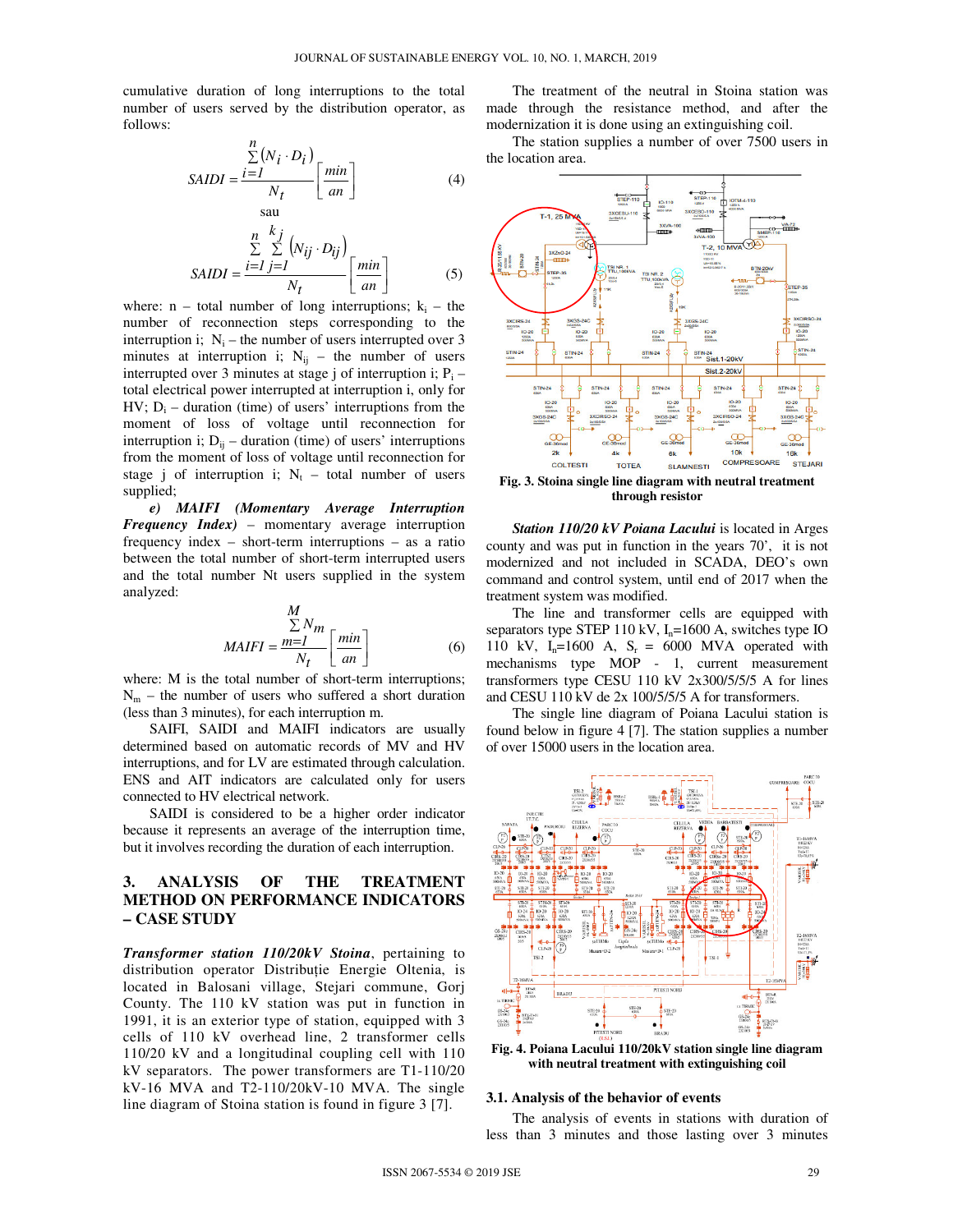separately is of particular interest because it refers to different activities:

- defects under 3 minutes are normal in the power system and are disconnected by the relay electrical protection systems.
- defects over 3 minutes are due to internal causes that could have been avoided: deforesting of electrical lines, insulation and equipment maintenance, and incorrect correlation of protection systems between the user and the distributor.

In this respect, the analysis based on statistical data may have an important role in the improvement of the maintenance management in Distribuție Energie Oltenia (DEO), highlighting the main causes affecting the distribution service [8].

*The Vulnerability* has been analyzed on the basis of risk and impact concepts. In this respect, evaluation matrices have been defined and proposed according to the number of users affected, the duration of the remediation and the probability of a defect.

*The Impact* is studied depending on the number of users affected and the remediation time.

|                             |                                                              | Low IMPACT – under 1000 users affected and   |  |
|-----------------------------|--------------------------------------------------------------|----------------------------------------------|--|
|                             |                                                              | a remediation period of max 12 hours         |  |
|                             |                                                              | Medium IMPACT – between 1000 and 5000        |  |
|                             |                                                              | users affected and a remediation period      |  |
|                             |                                                              | between 12 hours and 24 hours                |  |
|                             |                                                              | High IMPACT – over 5000 users affected and a |  |
|                             |                                                              | remediation period greater than 24 hours     |  |
|                             | <b>The Probability</b> is defined as a frequency function of |                                              |  |
| the occurrence of a hazard. |                                                              |                                              |  |

|                                                       | Low PROBABILITY: the frequency of                |  |
|-------------------------------------------------------|--------------------------------------------------|--|
|                                                       | occurrence of a hazard is less than 6 in the     |  |
|                                                       | analyzed range                                   |  |
|                                                       | Medium PROBABILITY- the frequency of             |  |
|                                                       | occurrence of a hazard is greater than 6 but     |  |
|                                                       | less than or equal to 24 in the analyzed range;  |  |
|                                                       | High PROBABILITY- the frequency of               |  |
|                                                       | occurrence of a hazard is greater than 24 in the |  |
|                                                       | analyzed range.                                  |  |
| he level of risk was defined as function of imnact an |                                                  |  |

*The level of risk* was defined as function of impact and probability.

| Low risk level - value interval from $1 \div 4$     |
|-----------------------------------------------------|
| Medium risk level - value interval from $5 \div 10$ |
| High risk level - value interval from $11 \div 30$  |

## **3.2 Events found subsequent to analysis and monitoring in the 2 stations**



**Fig. 5. Risk levels in Stoina station after modification of neutral treatment method** 

**Table 1**

| Values indicators in Stoina station before<br>the modification of the treatment method | Value |
|----------------------------------------------------------------------------------------|-------|
| SAIDI                                                                                  | 1.68  |
| SAIFI                                                                                  | 0.025 |



**Fig. 6. Graphic indicators in Stoina station before changing the neutral treatment method** 

 Description of the events occurred in Stoina 110 kV/MT station is presented in the table below.

### **Table 2**

| Defect exterior area                             |  |
|--------------------------------------------------|--|
| Defect consumer                                  |  |
| <b>Passing Defect cleared after</b><br>maneuvers |  |
| Defect equipment                                 |  |
| <b>Broken/cut insulator</b>                      |  |
| Total                                            |  |



#### **Poiana Lacului station**



**Fig. 8. Risk levels Poiana Lacului station**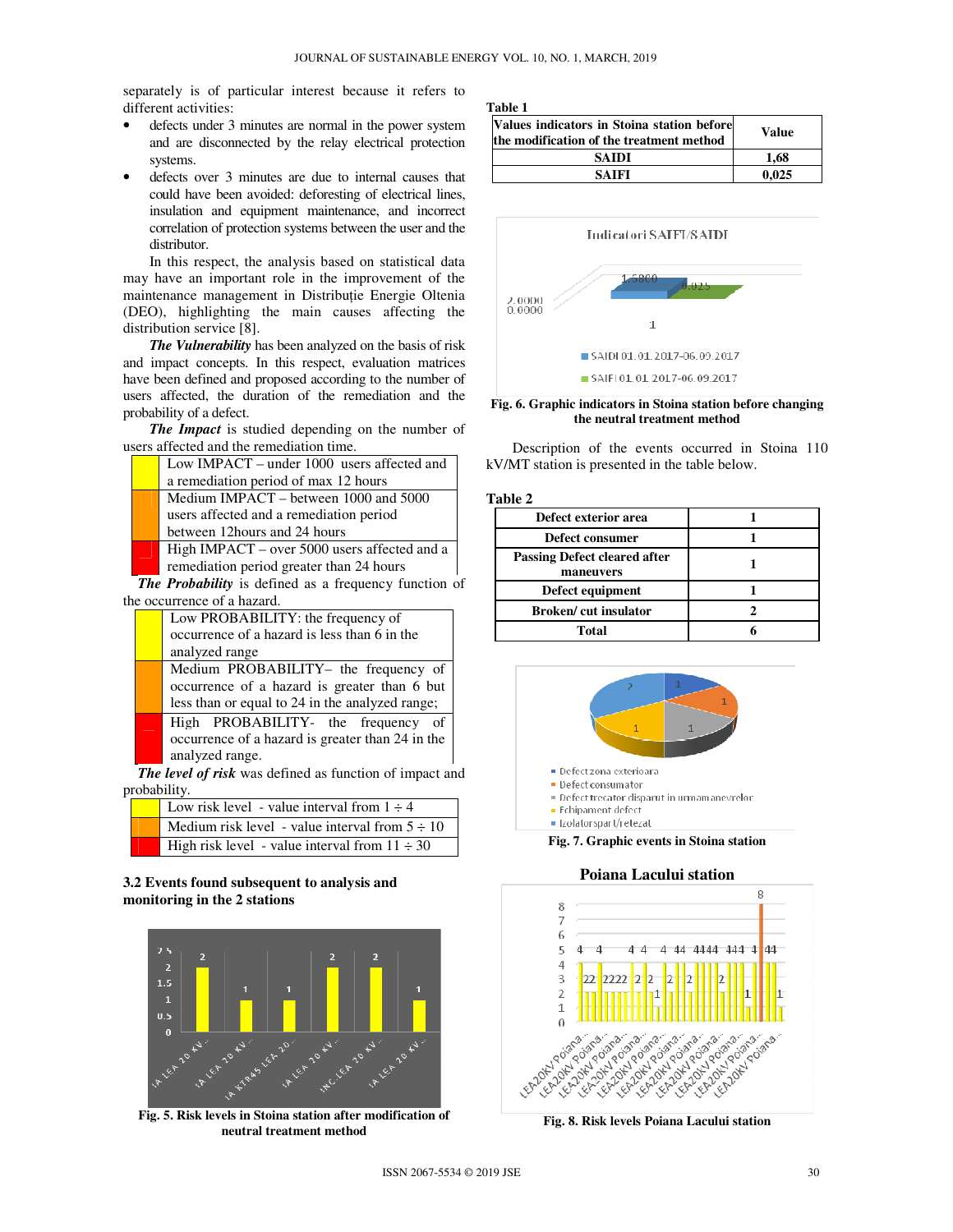#### **Tabelul 3**

| Values indicators in Poiana Lacului<br>station before the modification of<br>the treatment method | Value |
|---------------------------------------------------------------------------------------------------|-------|
| <b>SAIFI</b>                                                                                      | 0.041 |
| <b>SAIDI</b>                                                                                      | 5,88  |



**Fig. 9. Graphic indicators in Poiana Lacului station** 

Description of the events occurred in Poiana Lacului 110 kV/MT station is presented in the table below.

#### **Table 4**

| <b>Tree fallen on conductors</b>              |  |
|-----------------------------------------------|--|
| Defect consumer                               |  |
| <b>Passing Defect cleared after maneuvers</b> |  |
| Defect equipment                              |  |
| <b>Broken</b> /cut insulator                  |  |
| Total                                         |  |



**Fig. 10. Graphic events in Poiana Lacului station** 

 Further to the analysis of the results of the study related to the influence of the neutral treatment method on the performance indicators of electrical energy in Stoina and Poiana Lacului stations it was recommended, for their improvement, to change the neutral treatment method as follows:

#### *Stoina 110/20kV station***:**

**Past:** treatment of the neutral through resistor **Present:** treatment of the neutral through extinguishing coil.

#### *Poiana Lacului 110/20kV station:*

Past: treatment of the neutral through extinguishing coil [10] **Present:** treatment of the neutral through resistor and shunt switch [9].

## **4.3. Indicators and events in Stoina and Poiana Lacului stations subsequent to modification of the neutral treatment method**



**modification of the neutral treatment method** 



**Fig. 12. Risk levels after change of neutral treatment in Stoina station**

**Table 5**

| Values indicators in Stoina station after<br>the modification of the treatment system | Value |
|---------------------------------------------------------------------------------------|-------|
| <b>SAIDI</b>                                                                          | 1.24  |
| SAIFI                                                                                 | 0.02  |





Description of the events occured in Stoina 110 kV/MT station is presented in the table below.

**Table 6** 

| <b>Tree fallen on conductors</b>    |  |
|-------------------------------------|--|
| Defect consumer                     |  |
| <b>Passing Defect cleared after</b> |  |
| maneuvers                           |  |
| Defect exterior area                |  |
| Defect equipment                    |  |
| <b>Broken/cut insulator</b>         |  |
| Total                               |  |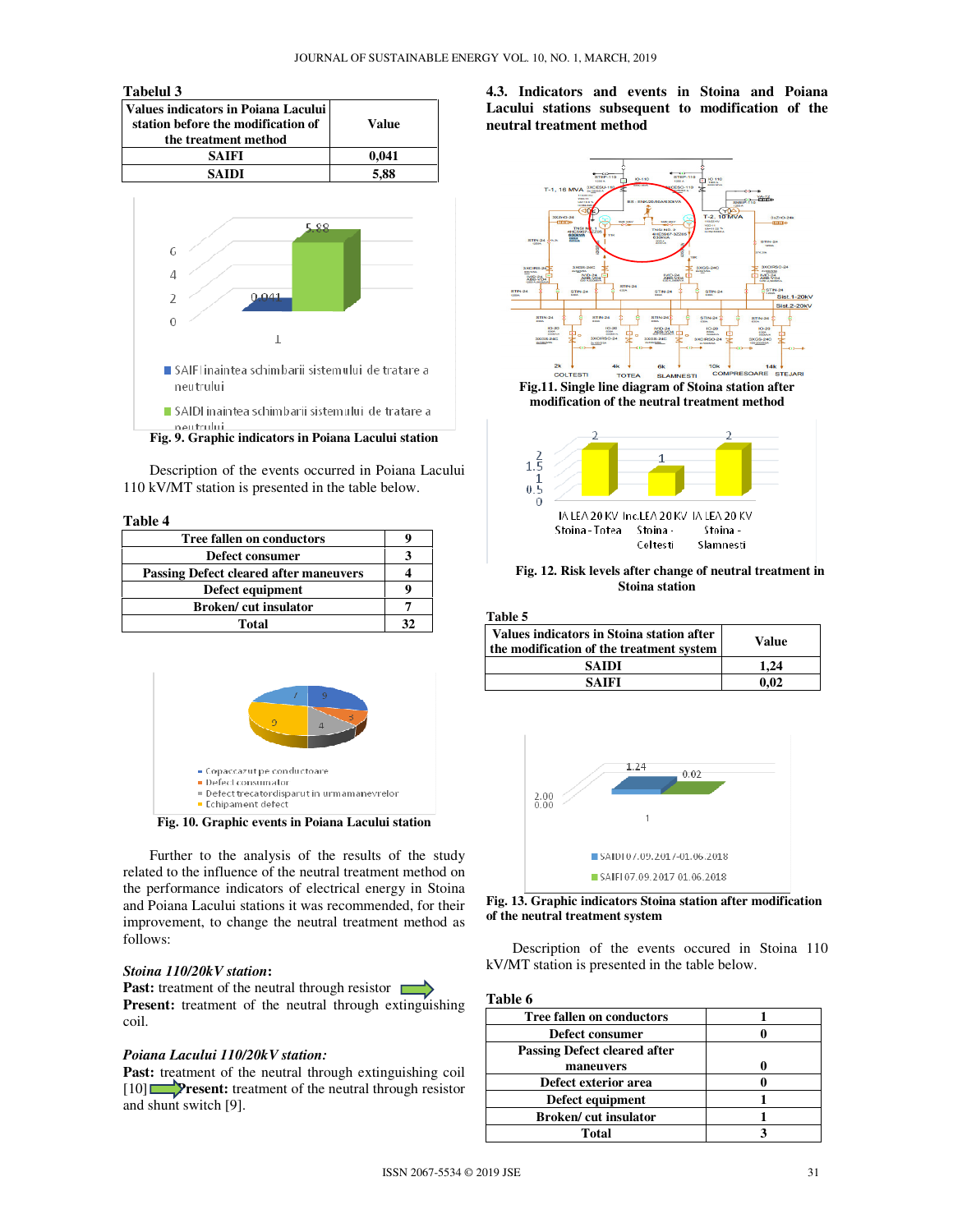

**Fig. 14. Description events occurred in Stoina after modification of neutral treatment system** 



**Fig. 15. Single line diagram of Poiana Lacului station after modification of the neutral treatment system** 



**Fig. 16. Poiana Lacului station – risk levels after change of the neutral treatment system** 

**Table 7** 

| Values indicators in Poiana Lacului station<br>after the modification of the treatment<br>system | <b>Value</b> |
|--------------------------------------------------------------------------------------------------|--------------|
| <b>SAIFI</b>                                                                                     | 0.019        |
| SAIDI                                                                                            | 2.290        |



**Fig. 17. Graphic indicators in Poiana Lacului station after modification of neutral treatment system**

Description of the events occurred in Poiana Lacului 110 kV/MT station is presented in table below.

**Table 8** 

| Tree fallen on conductors              |    |
|----------------------------------------|----|
| Defect consumer                        |    |
| Passing Defect cleared after maneuvers |    |
| Defect exterior area                   |    |
| Equipment defect                       |    |
| Broken/cut insulator                   |    |
| Total incidents                        | 20 |
|                                        |    |



**Fig. 18. Description events occurred in Poiana Lacului station after modification of the neutral treatment system** 

## **4. CONCLUSIONS**

 The neutral treatment methods in 110kV/MV transformer stations have a major impact both on the number of events (longer than 3 minutes) as well as on the indicators stipulated in the performance standard of the distribution system for electric energy.

#### **Table 9**

| Stoina station 01.01.2017-06.09.2017  |    |
|---------------------------------------|----|
| Incidents longer than 3 minutes       | n  |
| Incidents shorter than 3 minutes      |    |
| RAR (incidents solved by protections) |    |
| Total                                 | 97 |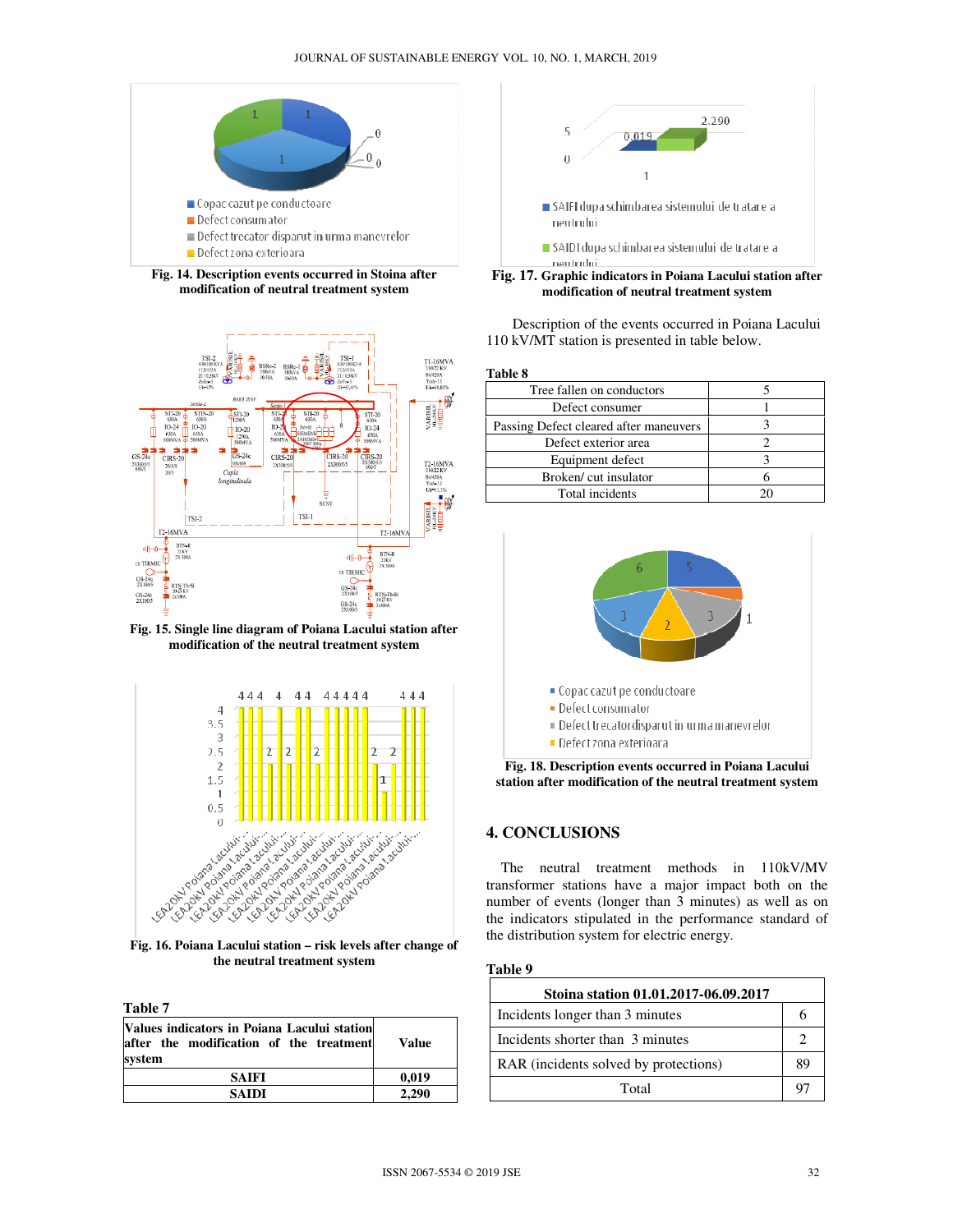

**Fig. 19. Events in Stoina station before modification of the neutral treatment system** 

**Tabelul 10**

| Stoina station 07.09.2017-01.06.2018  |  |
|---------------------------------------|--|
| Incidents longer than 3 minutes       |  |
| Incidents shorter than 3 minutes      |  |
| RAR (incidents solved by protections) |  |
| Total                                 |  |



**Fig. 20. Events in Stoina station after modification of the neutral treatment system** 

**Table 11**

| Poiana Lacului station 01.01.2017-20.09.2017 |    |
|----------------------------------------------|----|
| Incidents longer than 3 minutes              | 32 |
| Incidents shorter than 3 minutes             | 63 |
| RAR (incidents solved by protections)        | 51 |
| Total                                        |    |



**Fig. 21. Events in Poiana Lacului stations before modification of the neutral treatment system**

|                                             | <b>Tabelul 12</b> |  |
|---------------------------------------------|-------------------|--|
| Statia Poiana Lacului 21.09.2017-01.06.2018 |                   |  |
| Incidents longer than 3 minutes             | 20                |  |
| Incidents shorter than 3 minutes            | 70                |  |
| RAR (incidents solved by protections)       | 120               |  |
| Total                                       | 210               |  |
|                                             |                   |  |



**Fig. 22. Events in Sta**ţ**ia Poiana Lacului station after modification of the neutral treatment system**

 Stoina station where the neutral treatment method was changed from neutral treated with resistor to neutral treated with extinguishing coil - the events decreased from 6 to 3 and the indicators improved: – SAIFI from 0,025 to 0,020, and SAIDI from 1,680 to 1,240.

 Poiana Lacului station where the neutral treatment method was changed from neutral treated with coil to neutral treated with resistor and shunt – the events decreased from 32 to 20, and the indicators improved – SAIFI from 0,041 to 0,019, and SAIDI from 5,808 to 2,290.

 Further to the analysis done in Poiana Lacului station the advantages can be exactly observed in what concerns the performance indicators.

The incidents of the events longer than 3 minutes decrease which means that SAIFI and SAIDI indicators, after the modification of the neutral treatment system, have a lower value, which means fewer interruptions which have a major impact in the value of the compensation payments to the client.

It must be mentioned that from 01.01.2019 the time of restoring supply of electric energy after a planned interruption will be 6 hours in urban areas instead of 8 hours and in rural areas will decrease from 18 hours to 12 hours, which will lead to payments made by the distribution operator in case these intervals are not complied with.

From the point of view of the total number of events, it was not found an improvement for events shorter than 3 minutes and those solved by protections, but these are not regulated by the performance standard for distribution systems.

Stoina station was completely modernized and an improvement at global level can be observed concerning the incidents and events in the transformer station.